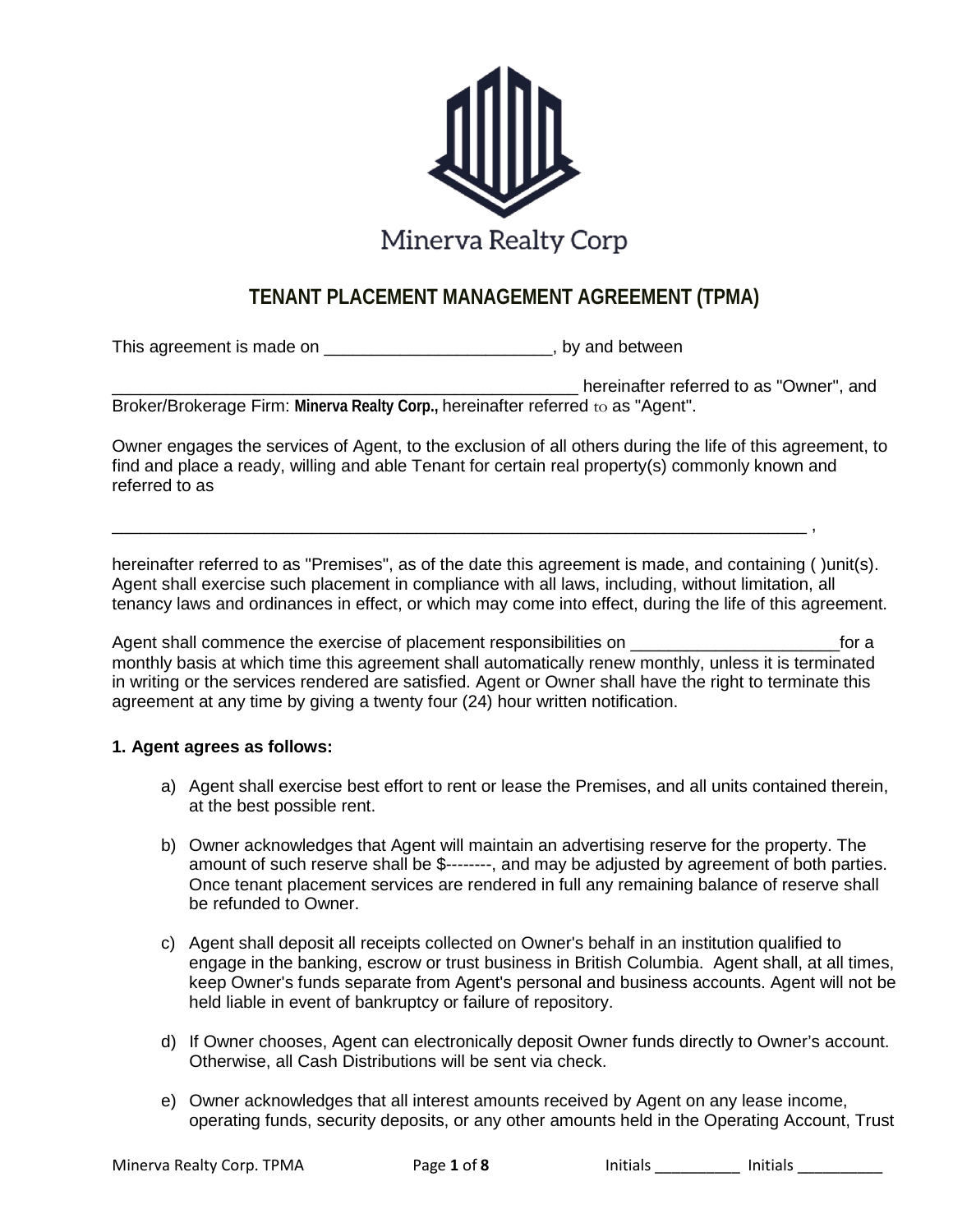Account & Security Deposit Account shall be retained by Agent to offset additional costs incurred or as directed by BC Financial Services Authority.

- f) Owner shall be responsible for the payment of all mortgage/notes, property taxes, special assessments, Strata fees, Insurance and utilities related to the Premises unless otherwise agreed to in writing.
- g) On a Tenant Placement Only Agreement be aware, Minerva Realty Corp. accepts **NO LIABILITY**. Minerva Realty Corp. has no further obligation to management other than tenant placement.
- h) Agent shall collect security deposits in connection with the rental of the Premises in amounts consistent with good professional practice, and maintain such deposits in an institution qualified to engage in the banking or trust business in this province, at all times separate from Agent's personal and business accounts, or in such other place and in such other manner as may be required by the laws of British Columbia. Security deposits shall be transferred from Agent to Owner once tenant is placed.

#### **2. Owner confers upon Agent the following authority:**

- a) Agent is authorized to advertise the Premises or portions thereof for rent using print ads, periodicals, signs, brochures, internet/web sites, displays, or such other means as Agent may deem proper and advisable. Agent is authorized to place signs on the Premises advertising the Premises for rent. Newspaper ads and Internet ads that share space with other properties managed by Agent shall be prorated (Cost of the ad divided among all Owner's properties listed in the ad). Advertising expenses may include direct costs for advertising the Owner's Premises as well as a reasonable pro-rata share of general advertising by the Agent, which is designed to collectively benefit the Owner's Premises and other properties managed by Agent. Any advertising expenses shall be approved by Owner.
- b) Agent may, in the exercise of sound professional judgment screen and qualify applicants. Applicants will be screened and qualification will be based on a system determined by Agent. All qualification practices shall be in accordance with all provincial tenancy laws, rules and regulations.
- c) To hold Agent harmless from liability or loss arising out of damage suits in connection with the tenant placement of the Premises and from liability or loss arising out of a claim made by any other person. Owner shall, at all times, maintain, at his sole expense, liability insurance adequate to protect the interests of the parties hereto. The Agent also shall not be liable for any error of judgment or for any mistake of fact or law, or for anything which he may do or refrain from doing hereinafter, except in cases of willful misconduct or gross negligence.
- d) Owner shall provide agent with a current mailing address, current phone numbers and email addresses. Owner also agrees to provide emergency contacts. Owner shall be responsible for notifying Agent within five (5) days of any change in any of the information provided.
- e) Agent shall not be in any way responsible or liable for any damage incurred to the property as a result of the placement of tenant. Agent in no way guarantees the tenant placed in premises. Agent shall not be responsible for nor be required to replace or pay for items of personal property or any fixtures which are taken from the premises, damaged or destroyed by tenant.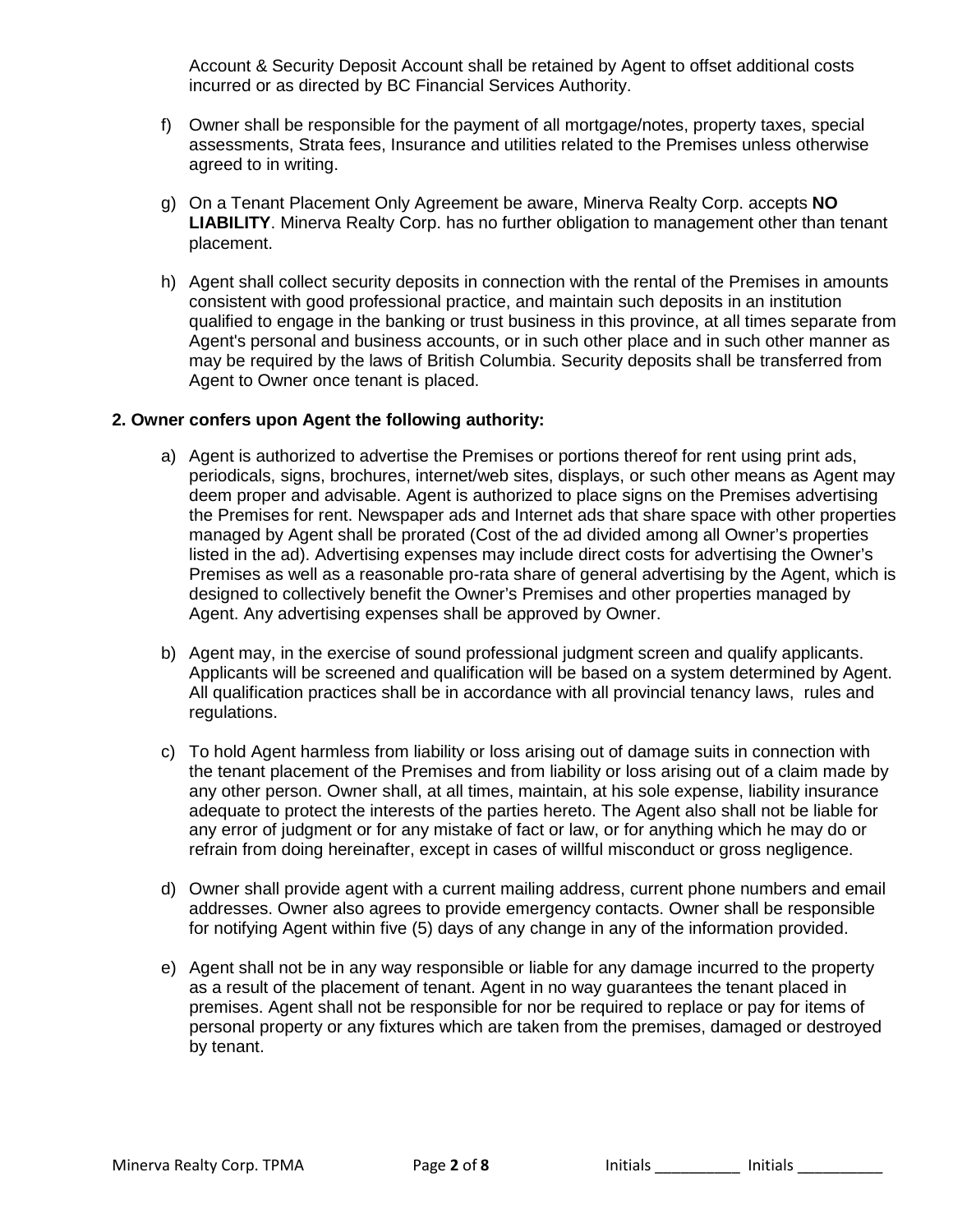#### **3. Owner further agrees:**

a) Fees:

- 1) Agents Fee for tenant placement services shall be ½ of one months (current advertised) rent.
- 2) Agent shall be reimbursed for all actual advertising expenses, if applicable. This shall cover advertising expenses including but not limited to newspaper advertising and internet advertising.
- 3) Agent shall retain any interest earned on security deposits and reserve funds, application fees and penalties, and other charges levied on and collected from tenants through the course of tenant placement for the benefit of the Real Estate Foundation..
- 4) Federal and provincial laws prohibit discrimination in housing based on RACE, CREED, COLOR, RELIGION, NATIONAL ORIGIN, ANCESTRY, SEX, MARITAL STATUS, HANDICAP, and FAMILIAL STATUS. Your property will be offered for rent with the specific intent of complying with these laws.
- 5) Owner and Agent agree to follow the Residential Tenancy Act of BC. If Owner should at any time request Agent to disregard Tenancy Laws and or Landlord/Tenant Laws, this contract will be terminated immediately.
- 6) **FACSIMILE AND ELECTRONIC SIGNATURES.** Signatures may be evidenced by facsimile, and may or be evidenced by electronic signatures. Documents with original signatures shall be provided upon request of any party.
- 7) **MODIFICATION OF THIS LISTING CONTRACT.** No subsequent modification of any of the terms of this agreement shall be valid, binding upon the parties, or enforceable unless made in writing and signed by the parties.
- 8) **ENTIRE AGREEMENT.** This agreement constitutes the entire agreement between the parties, and any prior agreements, whether oral or written, have been merged and integrated into this agreement.
- 9) **COPY OF CONTRACT.** Owner acknowledges receipt of a copy of this contract signed by Agent, including all attachments.
- 10) **BINDING EFFECT.** This agreement shall be binding on the successors and assigns of Agent and the heirs, administrators, executors, successors, and assigns of Owner. Should any Section or any part of any Section of this AGREEMENT be rendered void, invalid, or unenforceable by any reason by any court of law exercising competent jurisdiction, such a determination shall not render void, invalid, or unenforceable any other Section or any part of any Section in this AGREEMENT.

AGENT may change the terms under which AGENT is willing to provide service in the future under the AGREEMENT, but only by giving at least 30-days advanced written notice to OWNER. The drafting, execution and delivery of this AGREEMENT by the parties have been induced by no representations, statements, warranties or agreements other than those expressed in this AGREEMENT.

This AGREEMENT embodies the entire understanding of the parties, and there are no further or other agreements or understandings, written or oral, in effect between the parties relating to the subject matter hereof unless expressly referred to in this AGREEMENT.

Brokerage Firm authorizes Agent to execute this agreement on behalf of Brokerage Firm.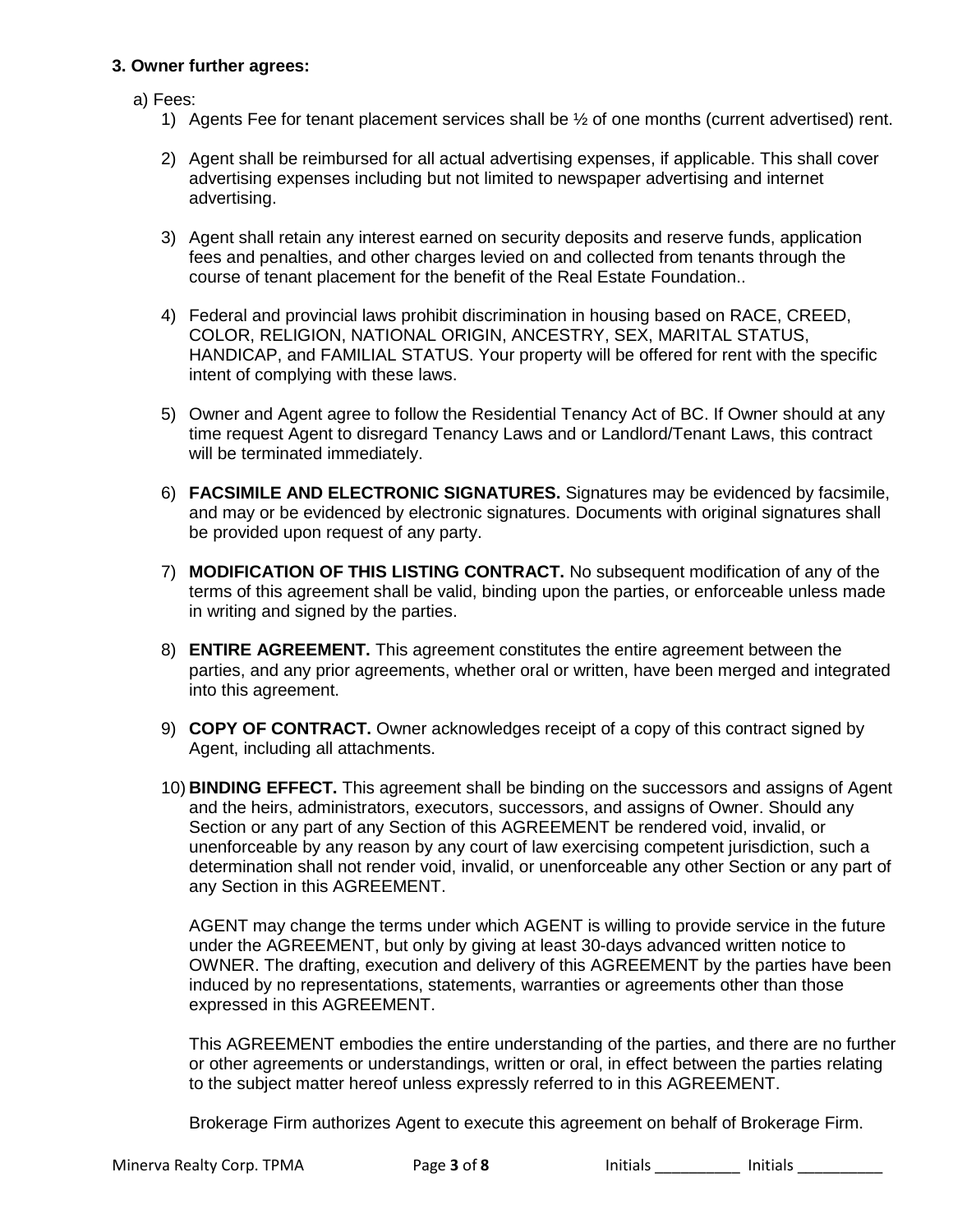IN WITNESS WHEREOF, the parties hereby have affixed or caused to be affixed their respective

| Basheer Dewji.                  |  |
|---------------------------------|--|
| Minerva Realty Corp.            |  |
| #323-2030 Marine Drive          |  |
| <b>West Vancouver</b>           |  |
| <b>British Columbia</b>         |  |
| <b>V7P 1V7</b>                  |  |
| Phone: (778) 387-7368           |  |
| Fax: (604) 608-5734             |  |
| Email: basheer@minervarealty.ca |  |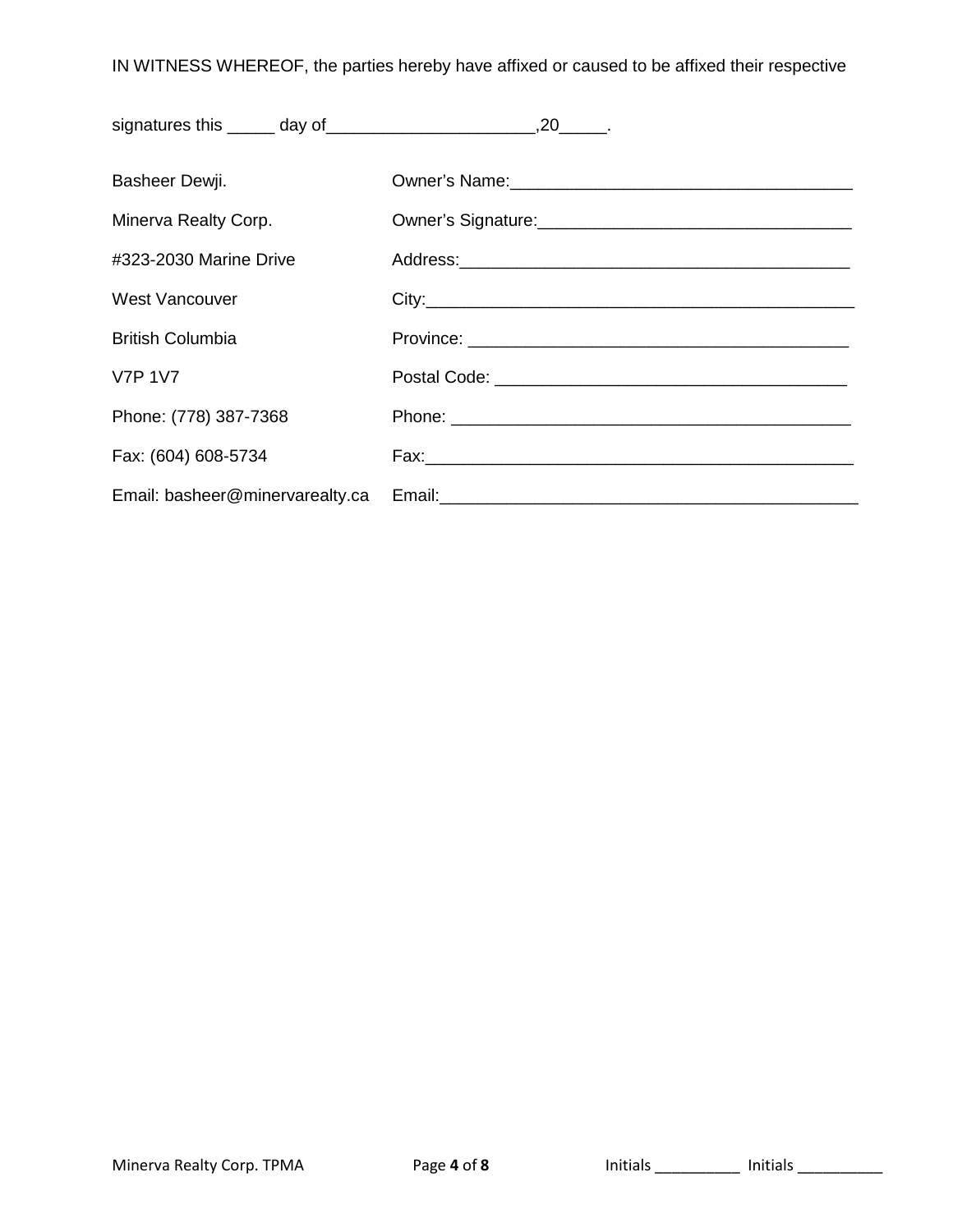# **PROPERTY INFORMATION**

|                                                                                                   |                                                                                                                                                                                  | Proposed Rent \$_________________ Acceptable Minimum \$__________Mortgage Pmt \$________________ |
|---------------------------------------------------------------------------------------------------|----------------------------------------------------------------------------------------------------------------------------------------------------------------------------------|--------------------------------------------------------------------------------------------------|
|                                                                                                   |                                                                                                                                                                                  |                                                                                                  |
|                                                                                                   |                                                                                                                                                                                  |                                                                                                  |
|                                                                                                   |                                                                                                                                                                                  |                                                                                                  |
| Washer & Dryer: Provided Hookups Coin-op facility                                                 |                                                                                                                                                                                  |                                                                                                  |
|                                                                                                   |                                                                                                                                                                                  | Included: Refrigerator Elec. Range Gas Range Dishwasher Garbage Disposal Microwave Lawnmower     |
|                                                                                                   | Heat Type: Forced Air Furnace Boiler Hot Water Heat - Gas Hot Water Heat - Electric<br>Cooling Type: Evaporative (Swamp) Cooler Air Conditioner Central Air Roof or Window Mount |                                                                                                  |
|                                                                                                   | Garage / Carport / Other Size_____________________# of controls, if any_________                                                                                                 |                                                                                                  |
|                                                                                                   |                                                                                                                                                                                  |                                                                                                  |
|                                                                                                   |                                                                                                                                                                                  |                                                                                                  |
|                                                                                                   | Sprinklers: Yes No Irrigation: Ditch Water or City Water                                                                                                                         |                                                                                                  |
|                                                                                                   | Pets okay? Yes No Cat Only Dog Only Outside Only Absolutely No Pets                                                                                                              |                                                                                                  |
|                                                                                                   |                                                                                                                                                                                  |                                                                                                  |
| Smokers okay? Yes No<br>Section 8 okay? Yes No                                                    |                                                                                                                                                                                  |                                                                                                  |
|                                                                                                   | Mail: Delivered to house Community mailbox - Box #____________ # of Keys                                                                                                         |                                                                                                  |
| Owner will pay: Gas Electric Water Sewer Trash<br>Tenant will pay: Gas Electric Water Sewer Trash |                                                                                                                                                                                  |                                                                                                  |
|                                                                                                   |                                                                                                                                                                                  |                                                                                                  |
|                                                                                                   |                                                                                                                                                                                  |                                                                                                  |
|                                                                                                   |                                                                                                                                                                                  |                                                                                                  |
|                                                                                                   |                                                                                                                                                                                  |                                                                                                  |
|                                                                                                   |                                                                                                                                                                                  |                                                                                                  |
|                                                                                                   | Please remember that unpaid water and sewer bills can become a lien against your property. We<br>recommend that you pay those in order to avoid future problems.                 |                                                                                                  |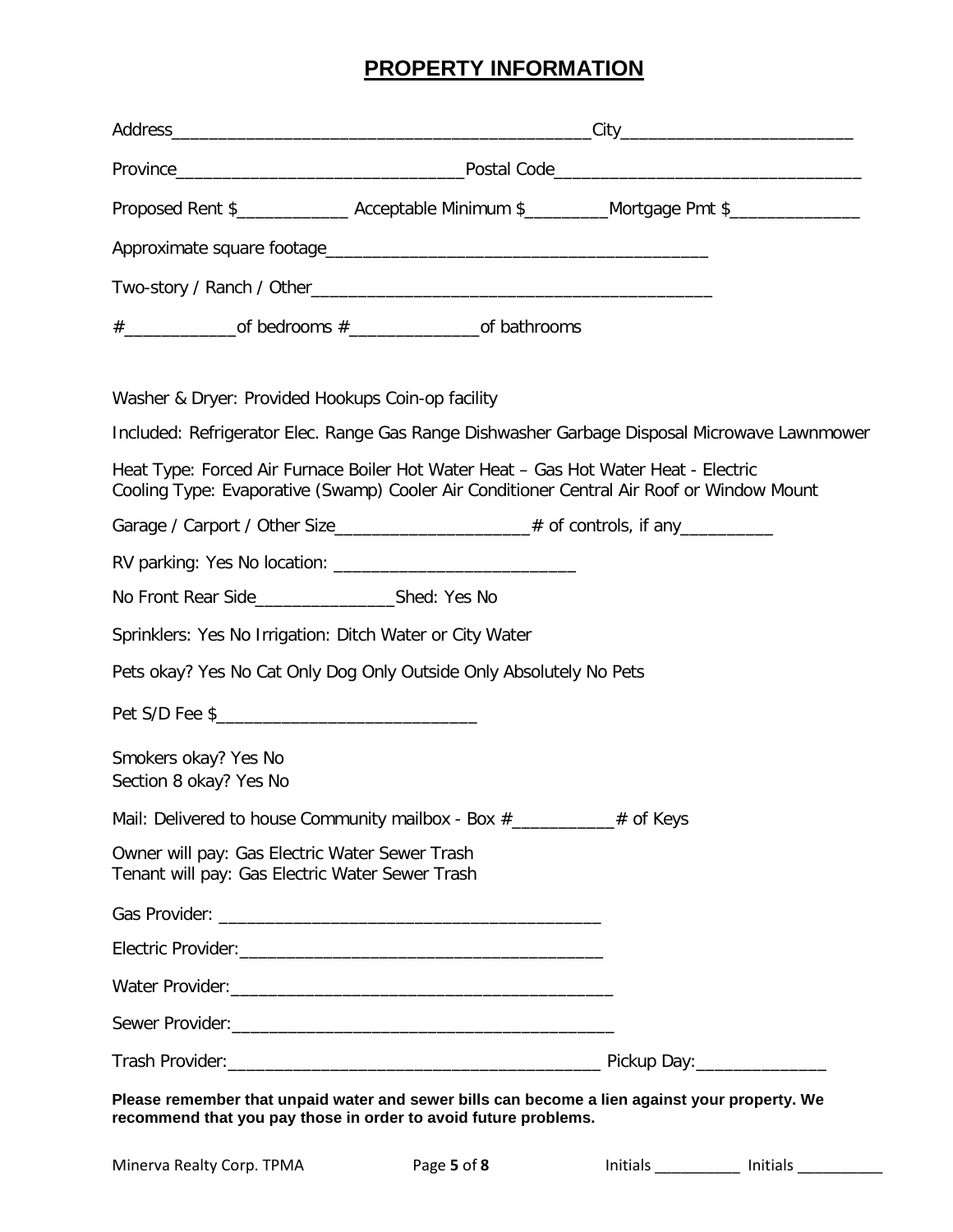Owner will pay utilities directly Minerva Realty Corp. will pay utilities for Owner with rental receipt

If AGENT is to pay utilities on behalf of OWNER, OWNER is to set billing as follows:

Owner's Name C/O Minerva Realty Corp. #323-2030 Marine Drive, North Vancouver, BC V7P 1V7.

Will Minerva Realty Corp. be paying any of the following for you?

Mortgage Insurance Strata Dues Property Taxes Other, describe:

Do you have a preferred handyman?\_\_\_\_\_\_\_\_\_\_\_\_\_\_\_\_\_\_\_\_\_\_\_\_\_\_\_\_\_\_\_\_\_\_\_

#### **\* In cases of emergency or unavailability of preferred handyman Minerva Realty Corp. has the authority to use independent third party vendors.**

Please list any special property quirks:

| EMERGENCY CONTACT ADDRESS: NAMEL AND THE SERVICE OF STREET AND THE SERVICE OF STREET AND THE SERVICE OF STREET |
|----------------------------------------------------------------------------------------------------------------|
| RELATIONSHIP: A SALE AND THE STATE OF THE STATE OF THE STATE OF THE STATE OF THE STATE OF THE STATE OF THE STA |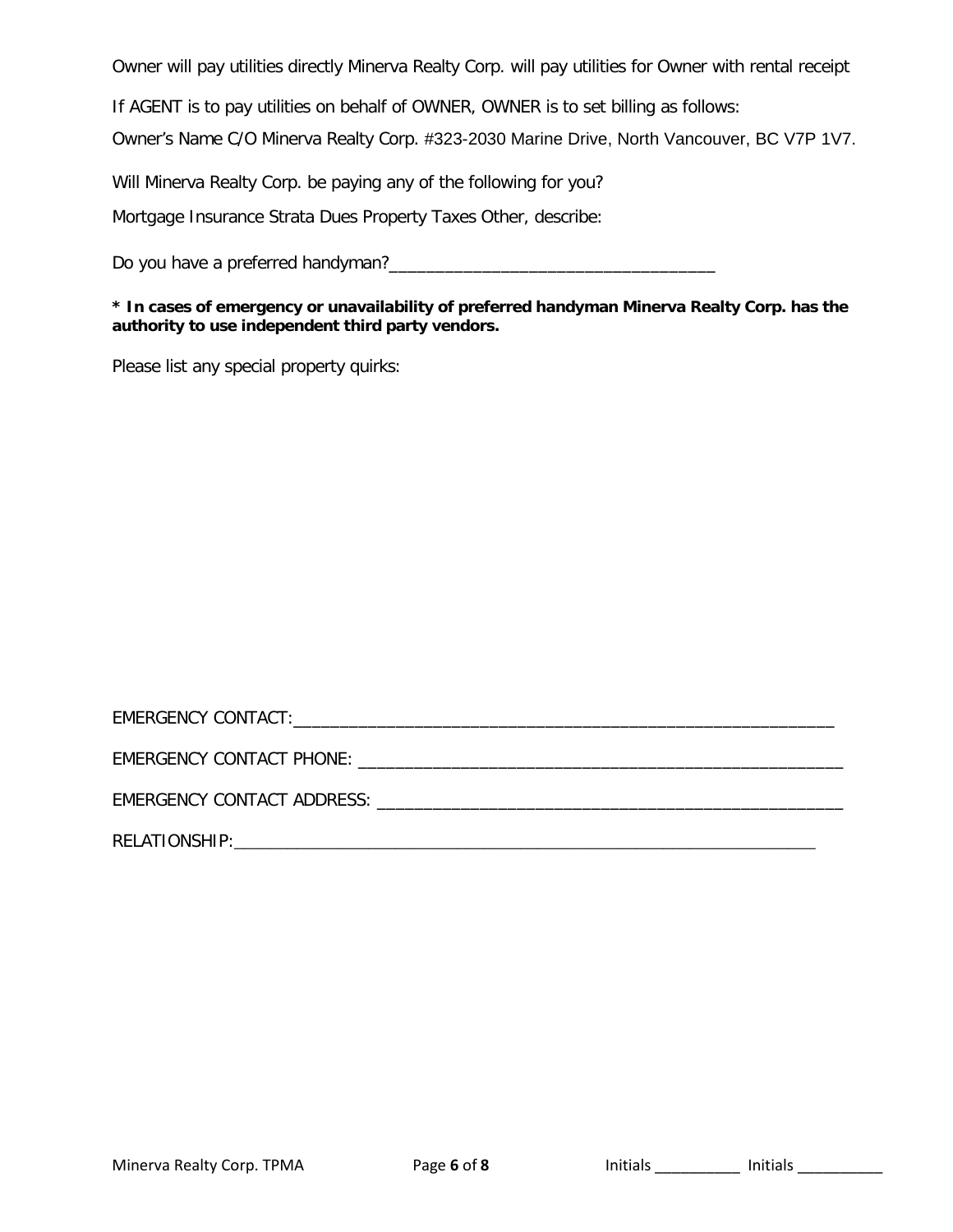## **Strata Contact Information**

| Contact Name: Name: Name and South Assembly Contact Name: Name and South Assembly Contact Inc. |
|------------------------------------------------------------------------------------------------|
| Phone $\#$ :                                                                                   |
| Web Address/Email: Web Address/Email:                                                          |

## **\* Please Provide A Copy Of The Subdivision Covenants, Conditions & Restrictions\***

#### **Preventative Maintenance Measures**

Carpet cleaning between tenants **(1st time at Owners Expense)**: Steam Clean

| Sprinkler System activation:    | None        | Owner will coordinate | Minerva to coordinate |
|---------------------------------|-------------|-----------------------|-----------------------|
| Sprinkler System winterization: | <b>None</b> | Owner will coordinate | Minerva to coordinate |
| Lawn Mowing between tenants:    | <b>None</b> | Owner will coordinate | Minerva to coordinate |
| Swamp cooler activation:        | <b>None</b> | Owner will coordinate | Minerva to coordinate |
| Swamp cooler winterization:     | <b>None</b> | Owner will coordinate | Minerva to coordinate |

Re-key between tenants **(1st time at owner's expense)** Appliances:

| Refrigerator:<br>Brand: | Color: | Year Purchased: | <b>Under Warranty</b> |
|-------------------------|--------|-----------------|-----------------------|
| Range:<br>Brand:        | Color: | Year Purchased: | <b>Under Warranty</b> |
| Dishwasher:<br>Brand:   | Color: | Year Purchased: | <b>Under Warranty</b> |
| Microwave:<br>Brand:    | Color: | Year Purchased: | <b>Under Warranty</b> |